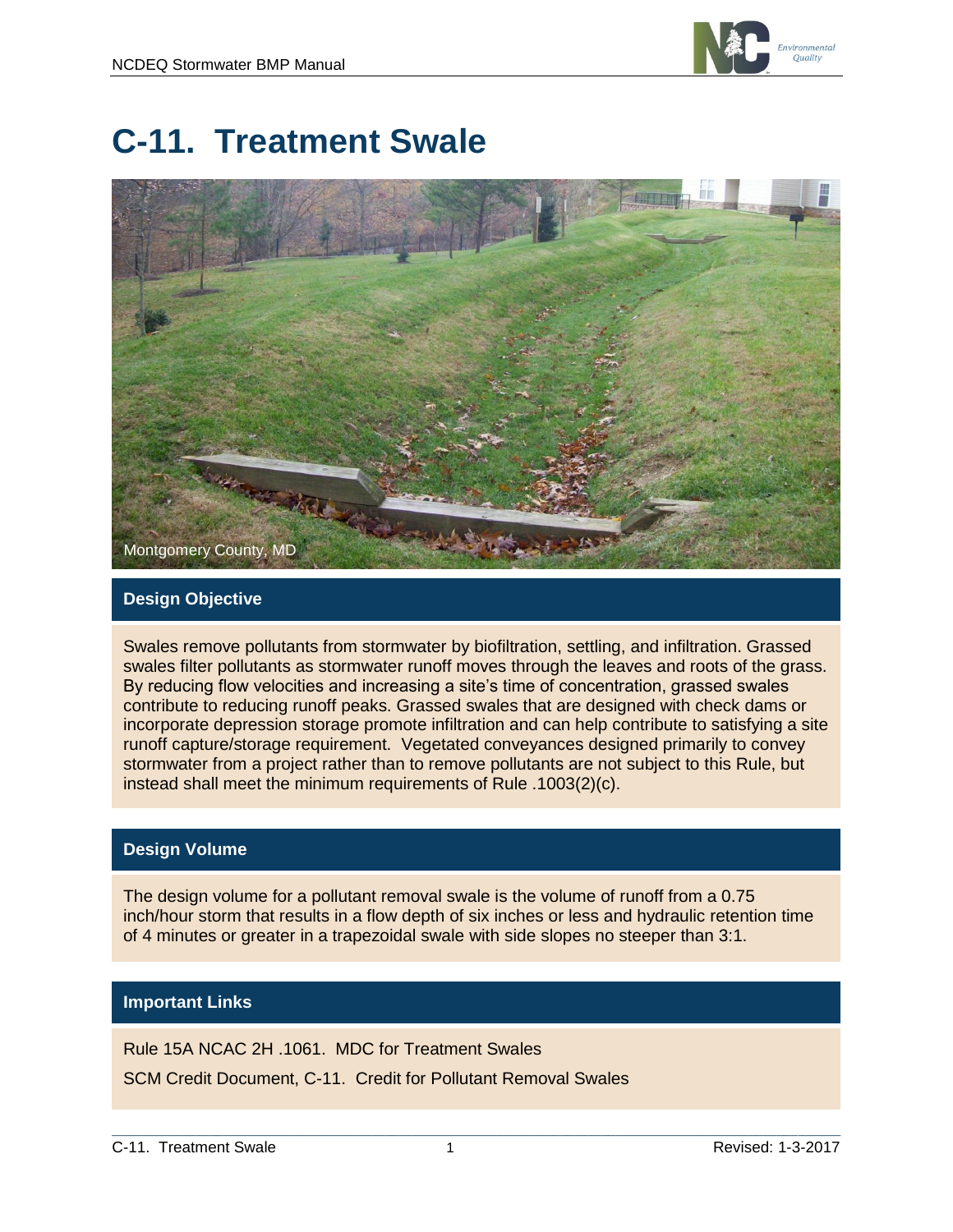



#### *Figure 1: Basic Treatment Swale Elements*

### **Guidance on the MDC**

#### **MDC 1. SHWT.**

Swales shall not be excavated below the seasonally high water table.

Swales with bottoms intersecting the SHWT may remain inundated with groundwater during portions of the year and have insufficient volume available to treat runoff from the design flow. They are also more prone to developing soggy bottoms and wetland vegetation.

#### **MDC 2: SHAPE.**

Swales shall be trapezoidal in cross-section with a maximum bottom width of six feet. Side slopes stabilized with vegetative cover shall be no steeper than 3:1 (horizontal to vertical). Steeper vegetated slopes may be considered on a case-by-case basis provided that it is demonstrated that the soils and vegetation will remain stable in perpetuity.

The swale is typically parabolic or trapezoidal in cross section for ease of construction and maintenance and for reducing the potential for scour.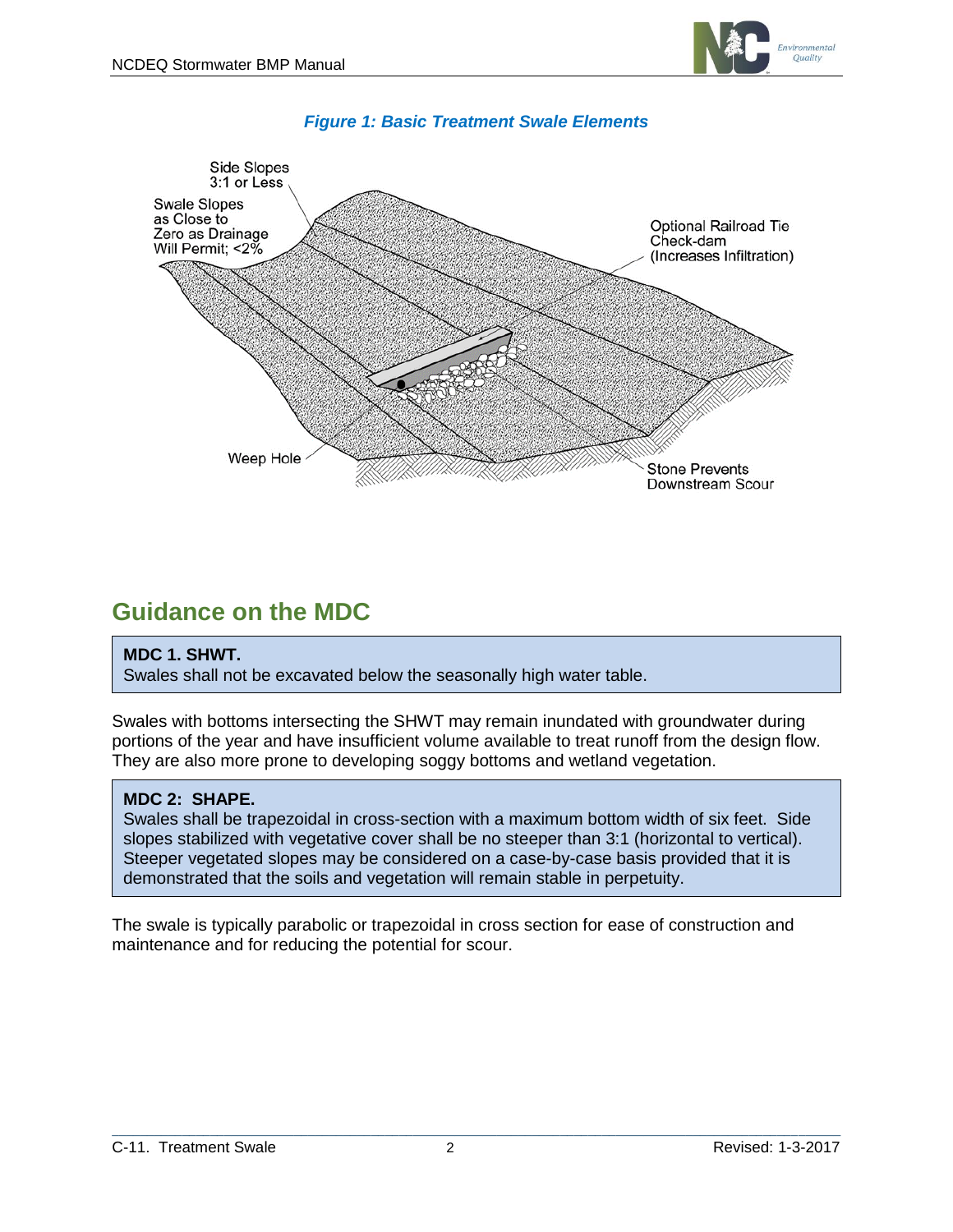

#### **MDC 3: SWALE SLOPE AND LENGTH.**

The longitudinal swale slope shall not exceed seven percent. The swale slope and length shall be designed to achieve a flow depth of six inches or less during the 0.75 inch per hour storm and a minimum hydraulic retention time of four minutes.

A treatment swale shall be designed such that the treatment volume has a HRT of at least four minutes and has a ponding depth of less than six inches (to ensure flow though grass vegetation) for a 0.75 in/hr storm intensity. Maximum longitudinal slope shall be 7%.

#### **MDC 4: GRASS SPECIFICATION.**

The grass species in the swale shall be:

- (a) non-clumping and deep-rooted;
- (b) able to withstand a velocity of four feet per second;
- (c) managed at an average of six inches; and
- (d) not be cut lower than four inches.

Standard turf grasses may be used if a lawn appearance is desired. The turf grasses include standard mixtures such as those recommended in the DEQ *Erosion and Sediment Control Planning and Design Manual* and the recommended vegetation tables in Section 6 of this document. The recommendation is to use taller growing grasses to improve the filtering capability of the swale. Bluegrass should be avoided for areas where salt loading is high.

#### **MDC 5: CONVEYANCE OF LARGER STORMS.**

Swales shall be designed to non-erosively pass the ten-year storm.

Non-erosive permissible velocity for pollutant removal swales with established grass lining is defined by the Table 1.

| <b>Type of Soil</b>                              | <b>Type of Grass</b>                                                                                                        | <b>Permissible Velocity for</b><br><b>Established Grass Lining</b><br>(feet/sec) |
|--------------------------------------------------|-----------------------------------------------------------------------------------------------------------------------------|----------------------------------------------------------------------------------|
| Easily Erodible Non-Plastic<br>(sands & silts)   | <b>Bermuda Grass</b><br><b>Tall Fescue</b><br><b>Bahiagrass</b><br><b>Kentucky Bluegrass</b><br><b>Grass-Legume Mixture</b> | 5.0<br>4.5<br>4.5<br>4.5<br>3.5                                                  |
| <b>Erosion Resistant Plastic</b><br>(clay mixes) | <b>Bermuda Grass</b><br><b>Tall Fescue</b><br><b>Bahiagrass</b><br><b>Kentucky Bluegrass</b><br><b>Grass-Legume Mixture</b> | 6.0<br>5.5<br>5.5<br>5.5<br>4.5                                                  |

#### *Table 1: Maximum Permissible Velocities Based on Soils and Grass Species*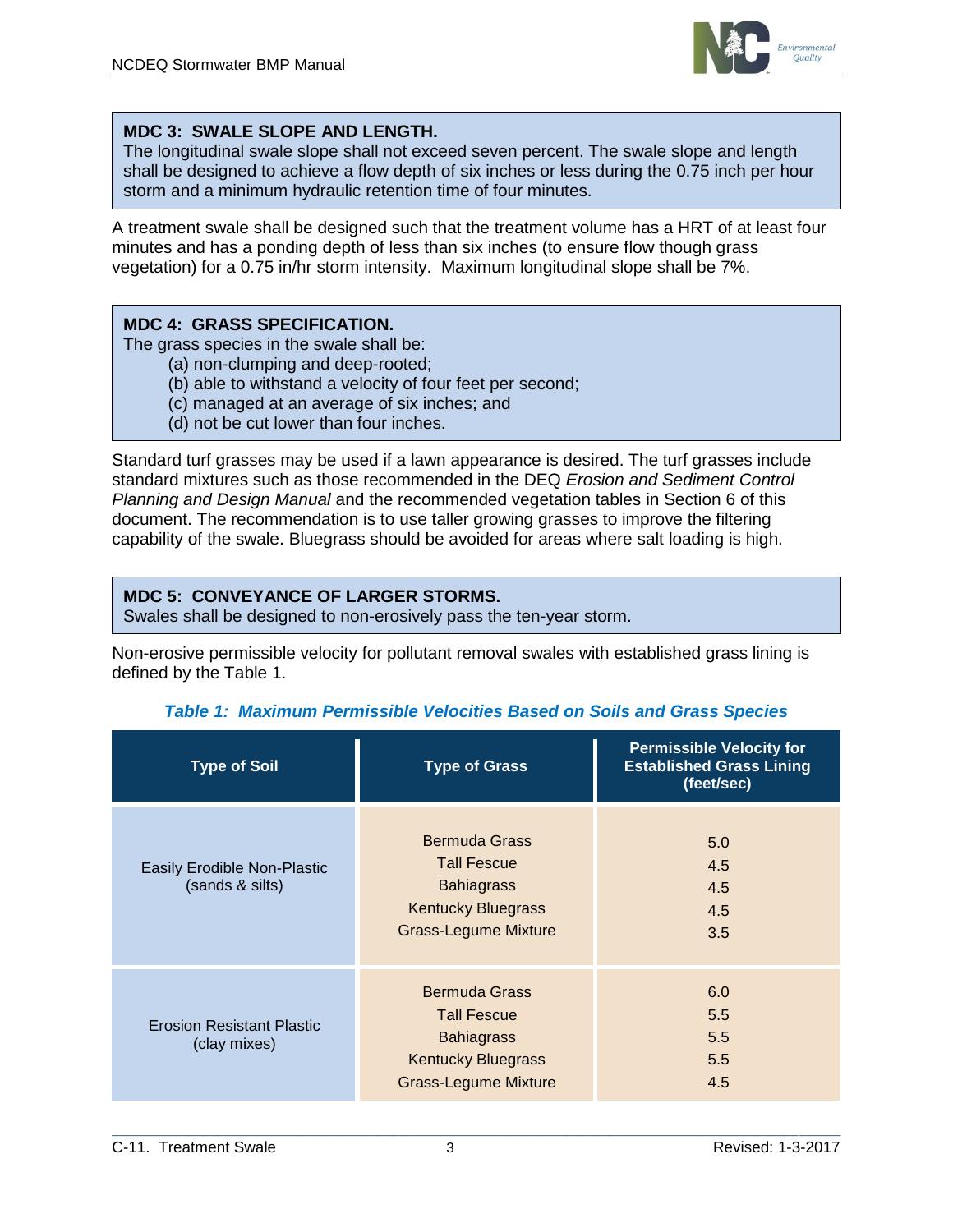

Notes from Table 1:

- Permissible velocity is based on the 10-year storm peak runoff
- Soil erodibility is based on resistance to soil movement from concentrated water flow.
- Before establishment, permissible velocity is based on the type of liner used.

### **Recommendations**

#### **RECOMMENDATION 1: FREEBOARD.**

A minimum freeboard of 6 inches for the 10-year storm is recommend.

Providing a 6-inch freeboard in the treatment swale for structural integrity as a good engineering practice.

## **Design Variants**

The designer may use check dams to retain a permanent pool of water within the treatment swale. This will result in a greater credit for nutrient removal as described in the SCM Credit Document's chapter C-11. Credit for Pollutant Removal Swales.

### **Maintenance**

Important maintenance procedures:

- The drainage area of the grassed swale will be carefully managed to reduce the sediment load to the grassed swale.
- After the first-time fertilization to establish the grass in the swale, fertilizer will not be applied to the grassed swale.

The grassed swale will be inspected **once a quarter**. Records of inspection and maintenance will be kept in a known set location and will be available upon request.

Inspection activities shall be performed as explained in Table 2 below. Any problems that are found shall be repaired immediately.